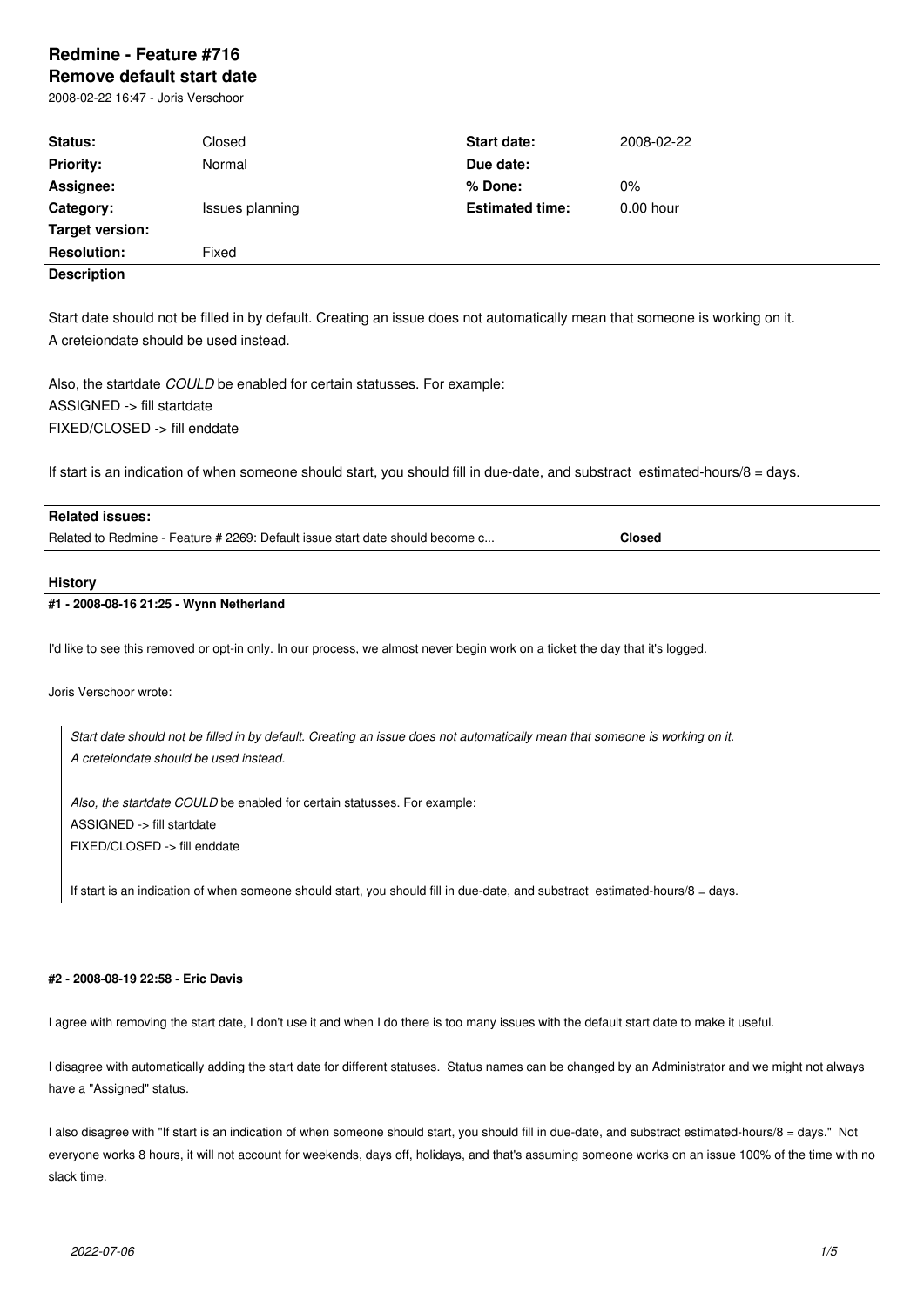#### **#3 - 2008-08-20 02:45 - Mischa The Evil**

Joris Verschoor wrote:

*A creteiondate should be used instead*

Wynn Netherland wrote:

*In our process, we almost never begin work on a ticket the day that it's logged*

Eric Davis wrote:

*I don't use it and when I do there is too many issues with the default start date to make it useful*

I think about this as if it is a multi-interpretable name for something that is in imho a quite important fact: the start-date of the issue (ticket). From that moment on all updates of that ticket should be done as comments. Besides some exceptions (typos, inline-corrections etc.) the original issue shouldn't be modified afterwards.

When an update is forced it's always traceable through the issues journal. At the same time it is always clearly visible to find the date of the last update of the issue on the issue itself.

This is what I mean by multi-interpretable; I see the start-date as the moment the issue got filed. You can either interpret it as the moment someone starts work for the issue.

Though imho both interpretations can be easily followed: It probably won't be much more than a simple change in the respective language-files

#### **#4 - 2009-03-30 01:18 - Mischa The Evil**

Just a new journal to push email updated: Related Patch #2269 can maybe solve the issue for both "camps"...

### **#5 - 2010-07-11 19:55 - Douglas Cox**

I just ran into the same need. Our current task tracking system maintains the "Created" date of the task, but the "Start" date is the date someone should start working on it.

Was there an option that I missed to turn off defaulting the start date to "Today" and/or a way to have changing the status to "In Progress" to set it automatically to Today?

As a manager on larger projects, I would like to assign start dates for other users for scheduling purposes. For other small projects it is nice to see a valid start date when someone begins working on the task (In Progress) and have the Gantt Chart then show it.

I'm also interested in peoples thoughts on how useful a hard-coded End Date is vs. it being calculated based on the start date (possibly calculated from a dependent task) and a task duration (X hours). For instance, does adjusting the End Date on a task automatically adjust the start **and** end dates of any "follows" task recursively?

#### **#6 - 2010-08-16 16:36 - Bruno Medeiros**

A lot of people in my company asks for it, definitely start\_date != creation\_date.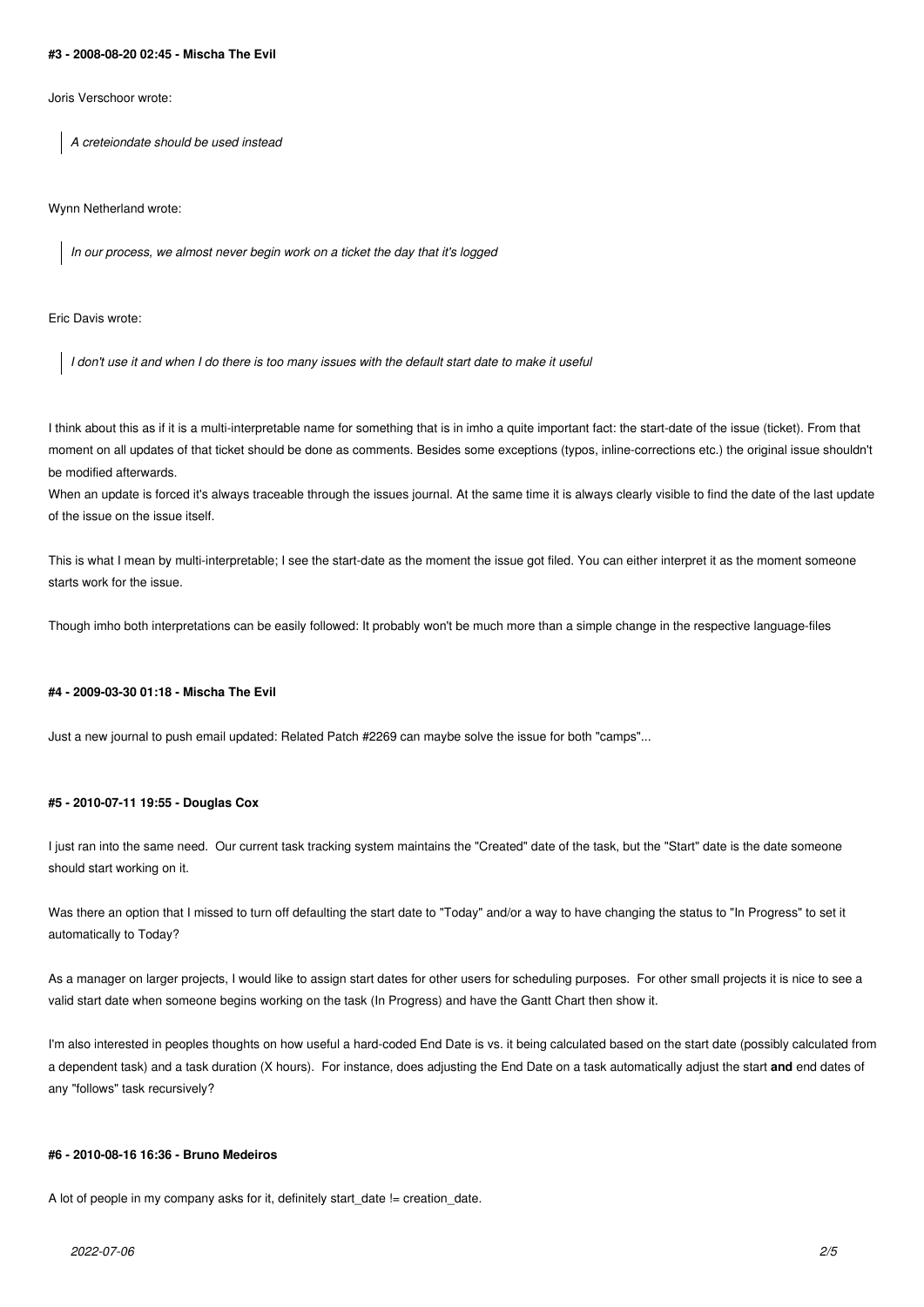I tried to apply the #2277 patch, but it's old. I will try to adjust it later.

 $+1$ 

## **#7 - 2010-10-04 13:59 - Jean-Michel Godin**

I really think the start date should not be added by default. Also if you manually erase it and you create your issue it still the start date still get set so you need to update the issue to remove it.

#### **#8 - 2010-10-04 23:45 - Terence Mill**

IF it would be possible configure per tracker, per role, per status which fields are visible, mandatory (always visible), optional and which position they shall have (eg. field "status" 3rd position left column) you have the freedom to satisfy most of this feature requests, SOme fields come with base install other can be added via custom fields.

### **#9 - 2010-10-05 07:43 - Nicholas Kulikov**

+1 for any solution that allow disable autofill :)

### **#10 - 2010-10-05 12:30 - Anonymous**

Eric Davis wrote:

*I disagree with automatically adding the start date for different statuses. Status names can be changed by an Administrator and we might not always have a "Assigned" status.*

You are right of course, but how about adding a checkbox in the administration of issue stati that says "Reset start date" that you can check only for one status (as in "assigned"). After all, you can also automatically set "% Done", "Default value" and "Issue closed" individually.

Of course, one should be careful with workflows then because it might lead to people resetting the start date if they change the status to that one again during the lifetime of the issue. So it should probably be a "one time setting"...

Just thinking out loud...

#### **#11 - 2010-10-05 12:56 - Bruno Medeiros**

Let's fix bugs first, I created #6575 to address the problem of start date being filled even when mannually erased. I. hope someone fix it soon.

#### **#12 - 2011-04-20 17:18 - Etienne Massip**

*- Category set to Issues planning*

#### **#13 - 2011-11-24 00:14 - Mischa The Evil**

*- Status changed from New to Closed*

*- Resolution set to Fixed*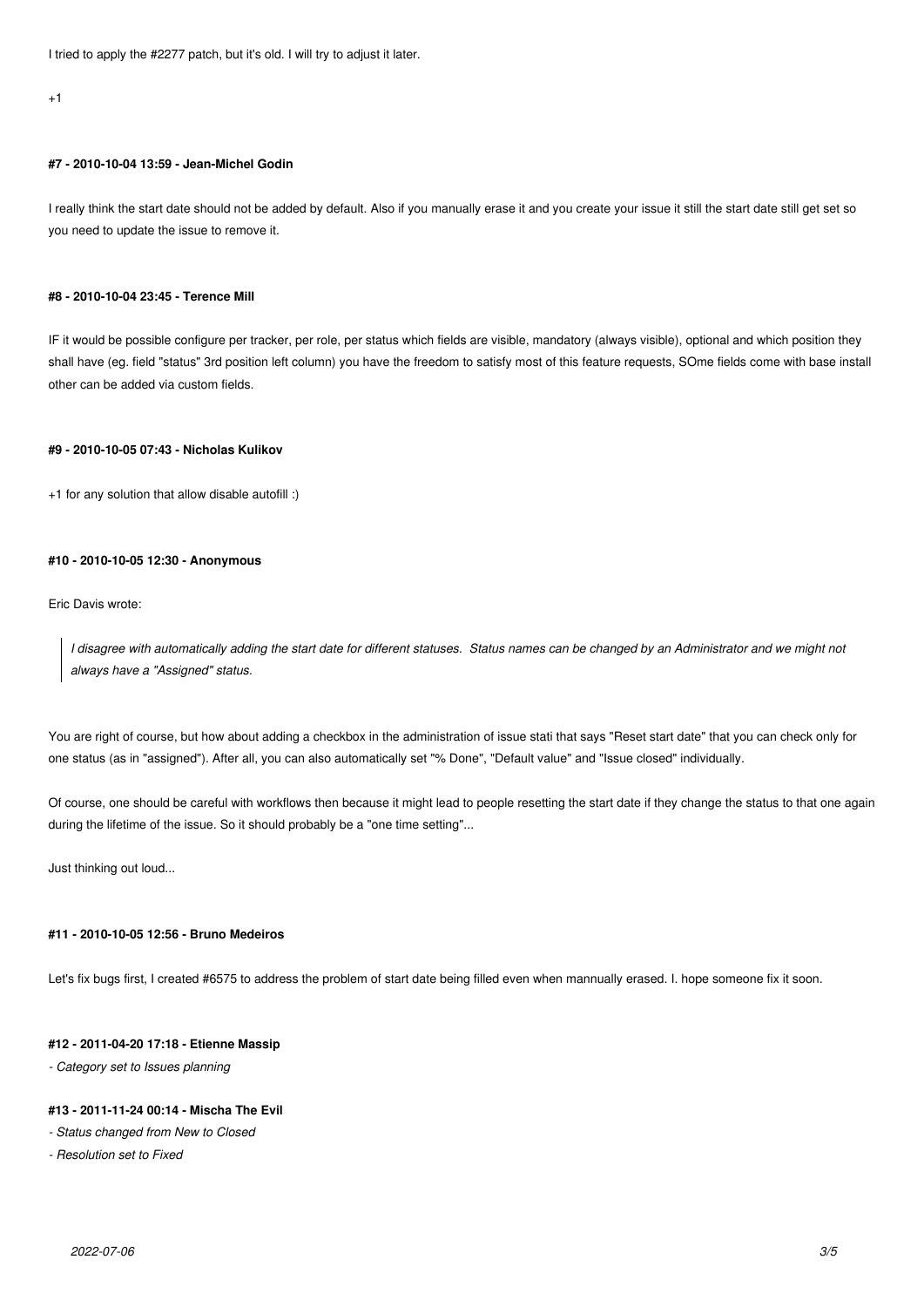#### **#14 - 2013-06-16 20:03 - Anonymous**

Joris Verschoor wrote:

*Also, the startdate COULD* be enabled for certain statusses. For example: ASSIGNED -> fill startdate FIXED/CLOSED -> fill enddate

That possibility is exactly what I was looking for a long time and found no options, no plugins, no patches, no workarounds. Developers in my team asked me for that just after Redmine was implemented for our projects.

That would significantly improve our workflow.

Is there any way to automatically fill start/due date using dependencies based on other (generic or custom) fields?

#### **#15 - 2013-06-19 17:31 - Bruno Medeiros**

Damian Gutkowski wrote:

*Is there any way to automatically fill start/due date using deependencies based on other (generic or custom) fields?*

Not that I'm aware of.

*...*

I suggest you to search on the web, and also on redmine.org, and create a new issue if you don't find one asking the same feature. Posting on closed issues is likely to be ignored.

#### **#16 - 2013-06-19 20:30 - Anonymous**

It's ok, I have already found solution :) https://github.com/dkuk/auto\_fields

For the newest Redmine it demands some little tinkering but it works as expected.

#### **#17 - 2014-01-17 09:30 - Florian Kaiser**

Damian Gutkowski wrote:

*It's ok, I have already found solution :) https://github.com/dkuk/auto\_fields*

*For the newest Redmine it demands some little tinkering but it works as expected.*

The plugin is no longer working :/